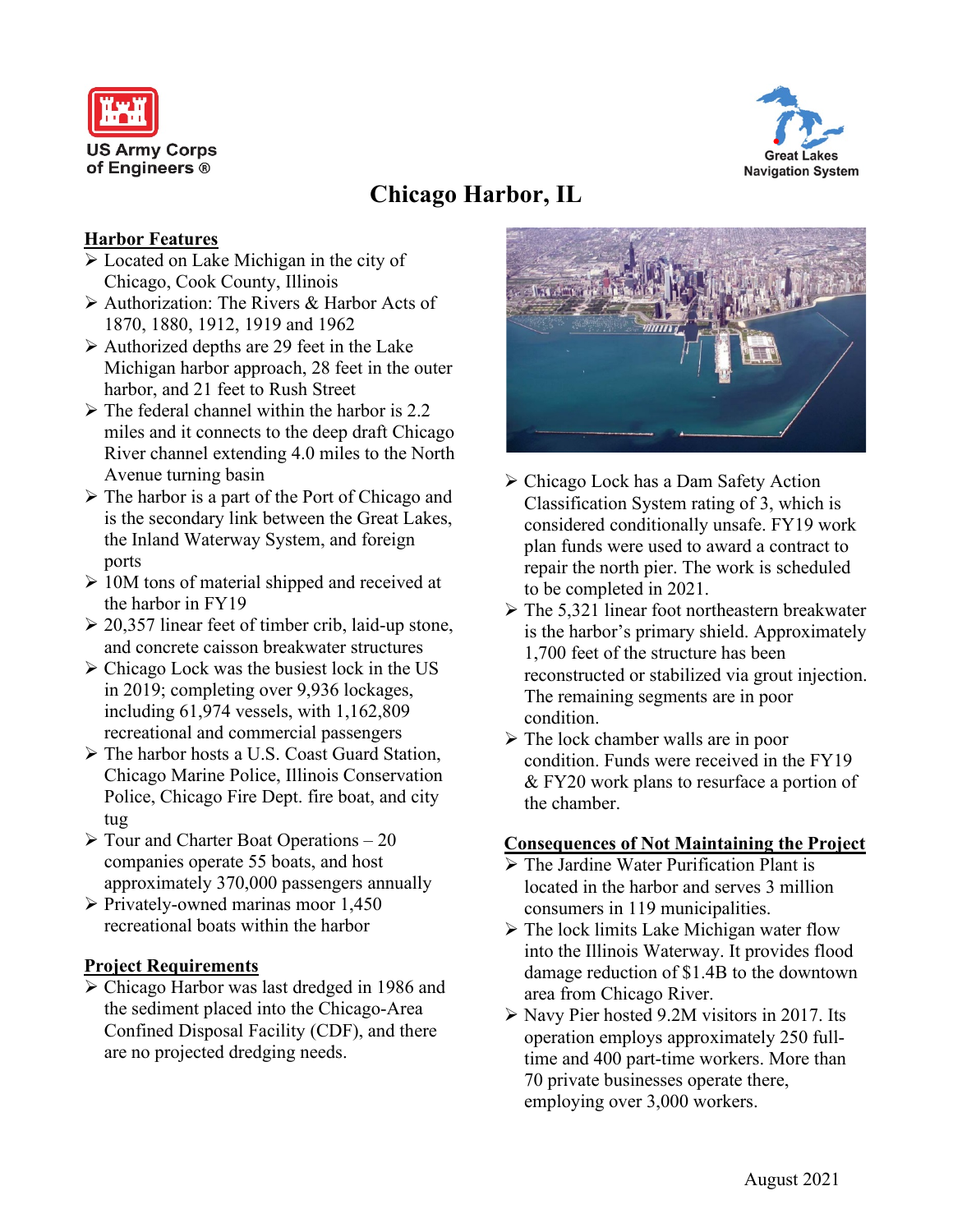#### **Consequences of Not Maintaining the Project (cont'd)**

 $\triangleright$  If the port was closed to commercial traffic, commodities would have to be transported by rail and truck. This would increase annual emission rates by over 126.1M lbs. of harmful particulate matter (PM-10) and increase costs by \$28.2M due to increased railroad related accidents, and \$18.9M due to increased trucking related accidents.

#### **Transportation Importance**

- $\triangleright$  The harbor is a safe refuge on southern Lake Michigan for barges and vessels traveling north from or south to the Port of Chicago.
- $\triangleright$  Waterborne transportation facilitated by the harbor supports \$954.7M in business revenue, 4,207 direct, indirect, and induced jobs, and \$306.2M in labor income to the transportation sector.
- $\triangleright$  Commodities handled by the harbor support \$18.6B in business revenue, 95,134 direct, indirect, and induced jobs, and \$5B in labor income.

|                           | <b>FY20</b>      | <b>FY20</b>      | <b>FY21</b>      | <b>FY21</b>      | <b>FY22</b>      | <b>FY22</b><br>President's |
|---------------------------|------------------|------------------|------------------|------------------|------------------|----------------------------|
| <b>Work Package</b>       | Requirement      | Appropriation    | Requirement      | Appropriation    | Requirement      | <b>Budget</b>              |
| <b>Real Estate</b>        |                  |                  |                  |                  |                  |                            |
| Management                | 59               | $\boldsymbol{0}$ | 60               | 50               | 61               | 51                         |
| Environmental             |                  |                  |                  |                  |                  |                            |
| Compliance                | 59               | 59               | 40               | 40               | 20               | 20                         |
| <b>Facility Security</b>  | 51               | 51               | 85               | 85               | 88               | 88                         |
| Dam Safety Activities     | 60               | 60               | 215              | 125              | 142              | 142                        |
| Multi-Beam Lock           |                  |                  |                  |                  |                  |                            |
| Chamber Survey            | 11               | 11               | 15               | 15               | $\overline{0}$   | $\boldsymbol{0}$           |
| Routine Lock              |                  |                  |                  |                  |                  |                            |
| Operations                | 2,492            | 2,492            | 2,648            | 2,648            | 2,657            | 2,657                      |
| Routine Lock              |                  |                  |                  |                  |                  |                            |
| Maintenance               | 407              | 407              | 613              | 613              | 606              | 606                        |
| Northeast Breakwater      |                  |                  |                  |                  |                  |                            |
| Grout Stabilization       | 6,178            | $\mathbf{0}$     | 6,373            | $\boldsymbol{0}$ | 5,968            | 5,968                      |
| Structure Repairs -       |                  |                  |                  |                  |                  |                            |
| <b>Eastern Outer</b>      |                  |                  |                  |                  |                  |                            |
| <b>Breakwater Repairs</b> |                  |                  |                  |                  |                  |                            |
| (North End; by Gov't      |                  |                  |                  |                  |                  |                            |
| Floating Plant)           | $\boldsymbol{0}$ | $\boldsymbol{0}$ | 1,329            | $\boldsymbol{0}$ | 1,350            | 1,350                      |
| Security Lighting         | 400              | 400              | 400              | $\boldsymbol{0}$ | $\boldsymbol{0}$ | $\boldsymbol{0}$           |
| Security Cameras, Fire    |                  |                  |                  |                  |                  |                            |
| Alarms, and Building      |                  |                  |                  |                  |                  |                            |
| <b>Access Connect</b>     | 325              | 325              | $\mathbf{0}$     | $\mathbf{0}$     | $\mathbf{0}$     | $\mathbf{0}$               |
| Lock Chamber Floor        |                  |                  |                  |                  |                  |                            |
| Repairs                   | $\boldsymbol{0}$ | $\boldsymbol{0}$ | 8,493            | 8,000            | $\boldsymbol{0}$ | $\boldsymbol{0}$           |
| Switchgear for Backup     |                  |                  |                  |                  |                  |                            |
| Generator                 | $\boldsymbol{0}$ | $\boldsymbol{0}$ | 625              | 623              | $\boldsymbol{0}$ | $\boldsymbol{0}$           |
| Chamber Walls             |                  |                  |                  |                  |                  |                            |
| Resurfacing,              |                  |                  |                  |                  |                  |                            |
| Phase 2 of 4              | 4,940            | 4,940            | $\boldsymbol{0}$ | $\boldsymbol{0}$ | $\boldsymbol{0}$ | $\boldsymbol{0}$           |
| Chamber Walls             |                  |                  |                  |                  |                  |                            |
| Resurfacing,              |                  |                  |                  |                  |                  |                            |
| Phase 3 of 4              | $\boldsymbol{0}$ | $\boldsymbol{0}$ | 5,803            | 5,803            | $\mathbf{0}$     | $\mathbf{0}$               |
| Chamber Walls             |                  |                  |                  |                  |                  |                            |
| Resurfacing,              |                  |                  |                  |                  |                  |                            |
| Phase 4 of 4              | $\mathbf{0}$     | $\mathbf{0}$     | 5,803            | 5,803            | 495              | 495                        |

### **U.S. Army Corps of Engineers Fiscal Year (FY) 2020, 2021, and 2022 Chicago Harbor, IL - Project Requirements and President's Budget (\$1,000)**